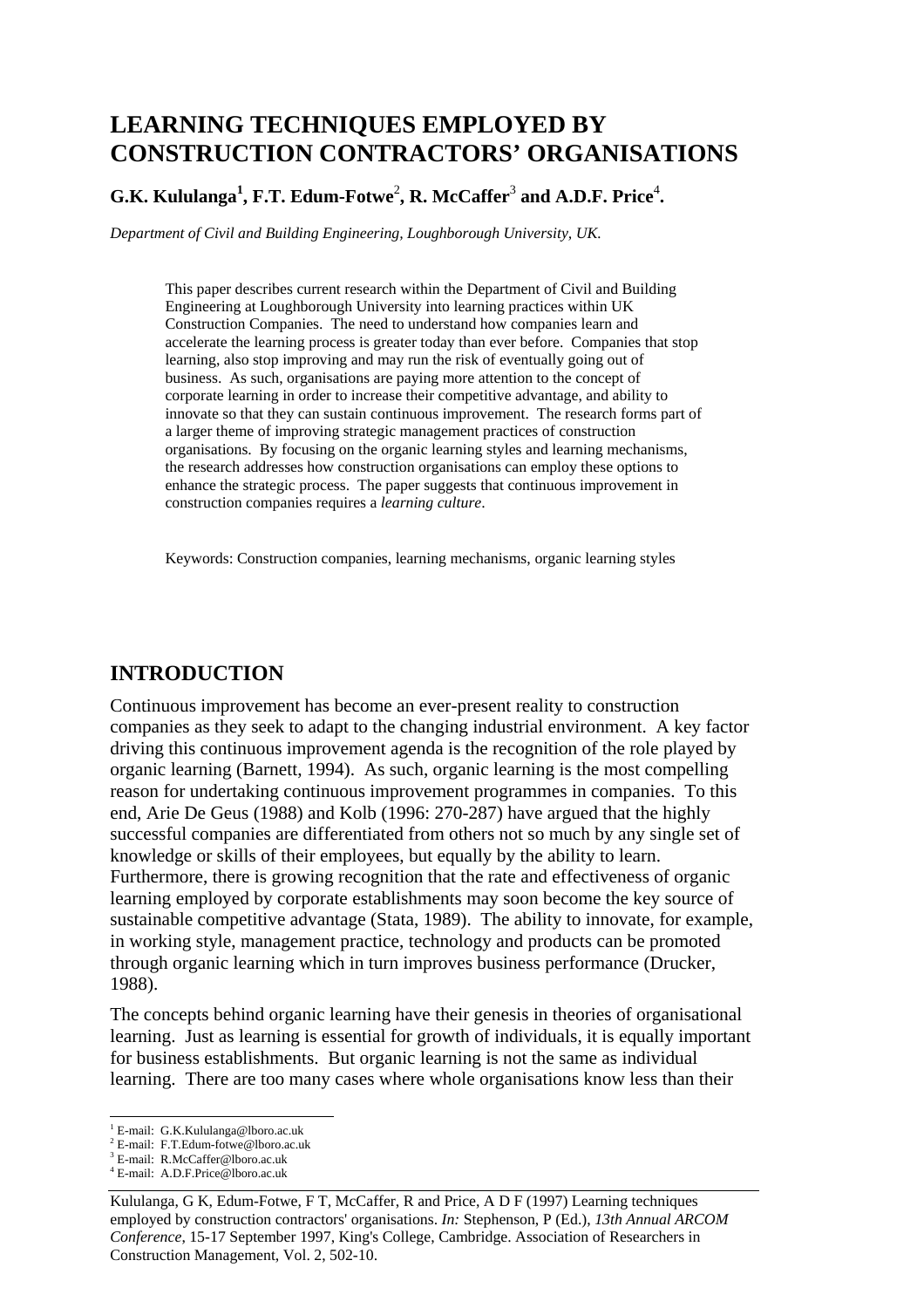individual members *the whole can be less than the sum of its parts* (Strauss, 1995). Organic learning relates to how organic systems, such as corporate establishments imbibe information from their internal and external environments to ensure continued improvement in their performance. Garven (1993) outlining what organic learning involves, described it as a situation where there is a continuous expansion in the capacity of an establishment to create desirable outcomes for its activities. This involves acquisition of knowledge about relationships between organisational actions and environmental outcomes. This implies that management styles, operational tools, working methods do not remain static and there is a new expansive pattern of thinking nurtured where organic systems are continuously learning.

## **ORGANIC LEARNING STYLES**

Learning styles for organic systems reflect a hierarchy and can be grouped into three styles, namely: single loop; double loop; and deutero loop. Lower level or single loop occurs where organic establishments identify and correct first order errors (symptoms) and continue with their present policies. Argyris (1990) argued that whenever an error is detected and corrected without questioning or altering underlying values of the system be it an individual, an establishment or any other organisation, the learning style is single loop. It is *only* suitable as the nature of the market place remains relatively mature and static *as long as they do not need to learn something new* (McGill and Slocum, 1993). Equally, lower lever learning style is appropriate for business processes that are easily programmable. However, many corporate establishments without realising it *predominantly* use lower level learning (Redding and Catalanello, 1994). The use of lower level learning becomes lethal to companies in a dynamic environment where business processes are in a state of change. It inhibits continuous improvement of the businesses processes of organic establishments (Villegas, 1995).

When organic systems, in addition to detection and correction of problems, question and modify existing norms, procedures, policies and objectives, double loop learning style is said to have occurred. Thus, double loop learning style is more relevant to non-programmable issues which is prominent for long survival of organic systems (Argyris, 1994). However, double loop learning is perceived much riskier by many organic systems, its benefits more remote (new ideas may have much longer time horizons, more uncertain outcomes) and more indirect results than exploiting of exiting ideas (Stein and Vandenbosh, 1996).

The deutero learning style represents the pinnacle of organic learning style with considerable potential for continuous improvement. This style of learning bears considerable resemblance to double loop learning. However, while the double loop style focuses on the process under investigation, the deutero option seeks to also evaluate and improve the learning process by which organic systems learn (Redding and Catalanello, 1994). Organic establishments practising this style of learning inquire not only into causes and outcomes of their business processes, but also explore the relevance of the learning mechanisms employed to learn in order to invent more effective systems of learning.

It has been noted that management systems, business process working practices, and technologies used in organic establishments are in a state of change and eventually become obsolete (Hazegawa and Fumizu Group, 1988). In order to sustain improvement and recognise when to abandon old ideas and seek new ones, deutero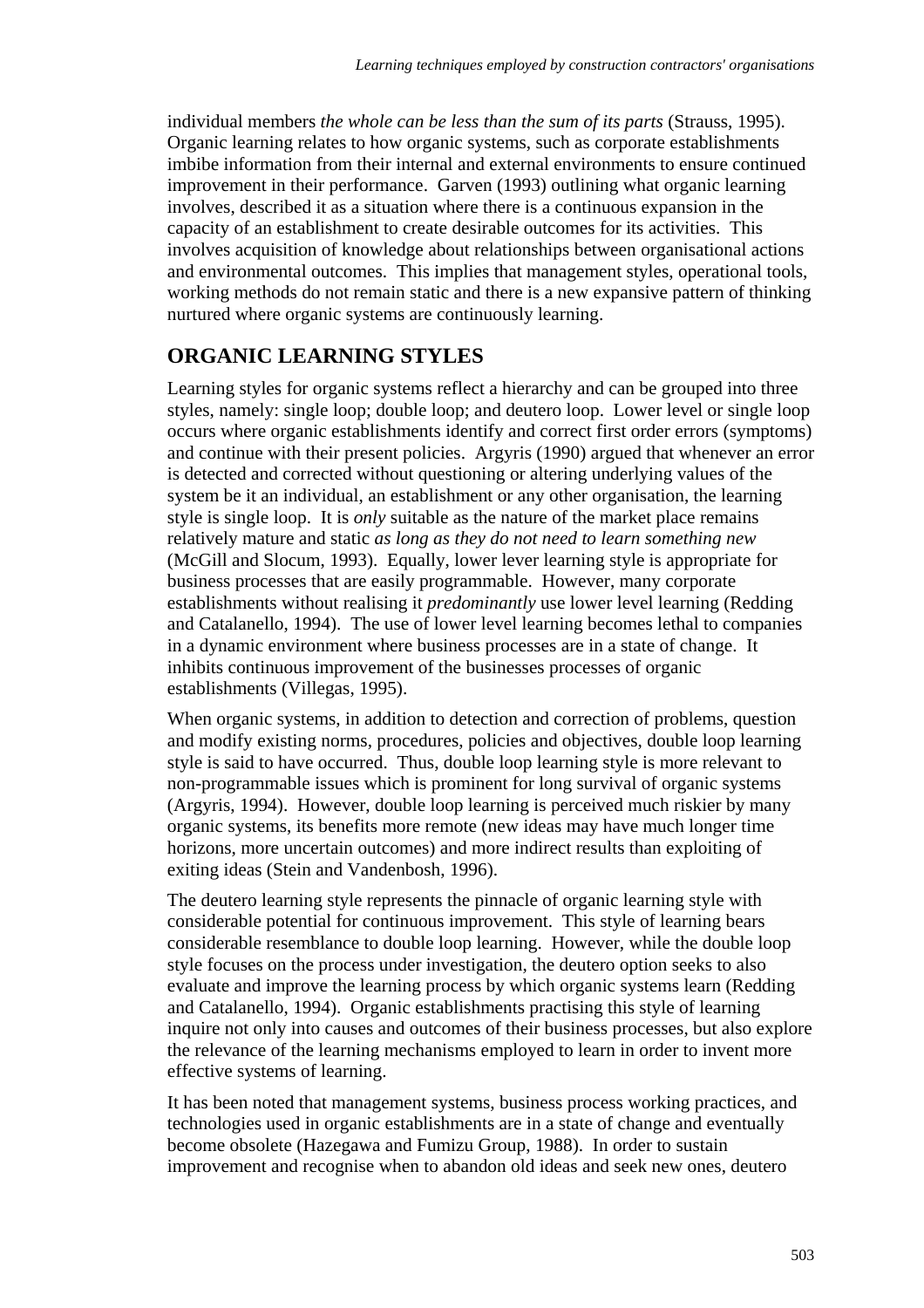learning style plays a significant role, and is thus not an occasional or one-off activity for organic systems. Furthermore, business processes of companies are sometimes performed efficiently but may well be inappropriate. While it is recognised that efficiency is important, without effectiveness there is room for potential failure (Grantham and Nicholass, 1993). Deutero learning style has been coined as an enabler for corporate effectiveness which ensures business process efficiency and effectiveness for corporate growth (Argyris, 1994). Companies are more interested in questioning critically the underlying reasons of their business functions than cranking the engine to get results.

#### **NEED FOR LEARNING CULTURE IN CONSTRUCTION**

It is generally argued that the rate of improvement in the manufacturing and service companies far outstrips that of construction in improving processes, services, products and management styles as well as adding value to the end user (Hazegawa and Fumizu Group, 1988 and Royal Academy of Engineering, 1996). An important reason often put forward by managers of corporate establishments in the construction industry for its lack of achievements in comparison to the others, has been the one-off nature of its business (O'Brien, 1996; European Construction Institute, 1996 and Lai, 1996). While this may be true, the one-off nature of business is not uncommon in other industries (IFIP, 1992) as in shipbuilding (Lehne and Wollert, 1992) and aerospace (Levoid and Rinne, 1992) industries; yet their rate of improvement is often better planned and more systematic.

Many construction organisations are currently re-engineering their establishments by adapting to the demands of their environment in order to remain competitive (Edum-Fotwe, Price, Thorpe and McCaffer, 1996). However, many crucial questions endure regarding the kind of learning styles, processes and learning mechanisms that are engaged in pursuit for continuous improvement in the delivery of their services. If construction managers had an understanding about how their organic establishments learn, the processes that are engaged and the success factors underpinning the learning mechanisms, a better learning outcome may be assured for improving continuously.

Continuous improvement in management styles, working methods and technologies used in construction organisations in a changing environment demands an understanding of the root driving cause. This requires recognising the organic learning processes which encompass organic learning styles, organic learning mechanisms and their success factors that when employed should generate favourable outcomes. The ideas are neither new nor particularly controversial, yet it is surprising that this ability to learn, which is so widely regarded as important, receives so little explicit attention particularly in construction organic establishments (CIRIA, 1997).

If continuous improvement is to be sustained in construction companies, there is the need to move forward into a learning culture. This required culture will have to reflect a deutero learning style. Companies that arrive at solutions by merely addressing the symptoms of the problems without attending to the root causes are characterised by the single loop learning and the learning style provides little insight for continuous improvement in business processes. The benefits are short term and the problem recurs in the same form or is manifested in a different form. Notwithstanding this obvious disadvantage of single loop learning, it has to be pointed out that its significance relates to the awareness which it establishes regarding the need to address the status quo, albeit by a lower level learning style. This awareness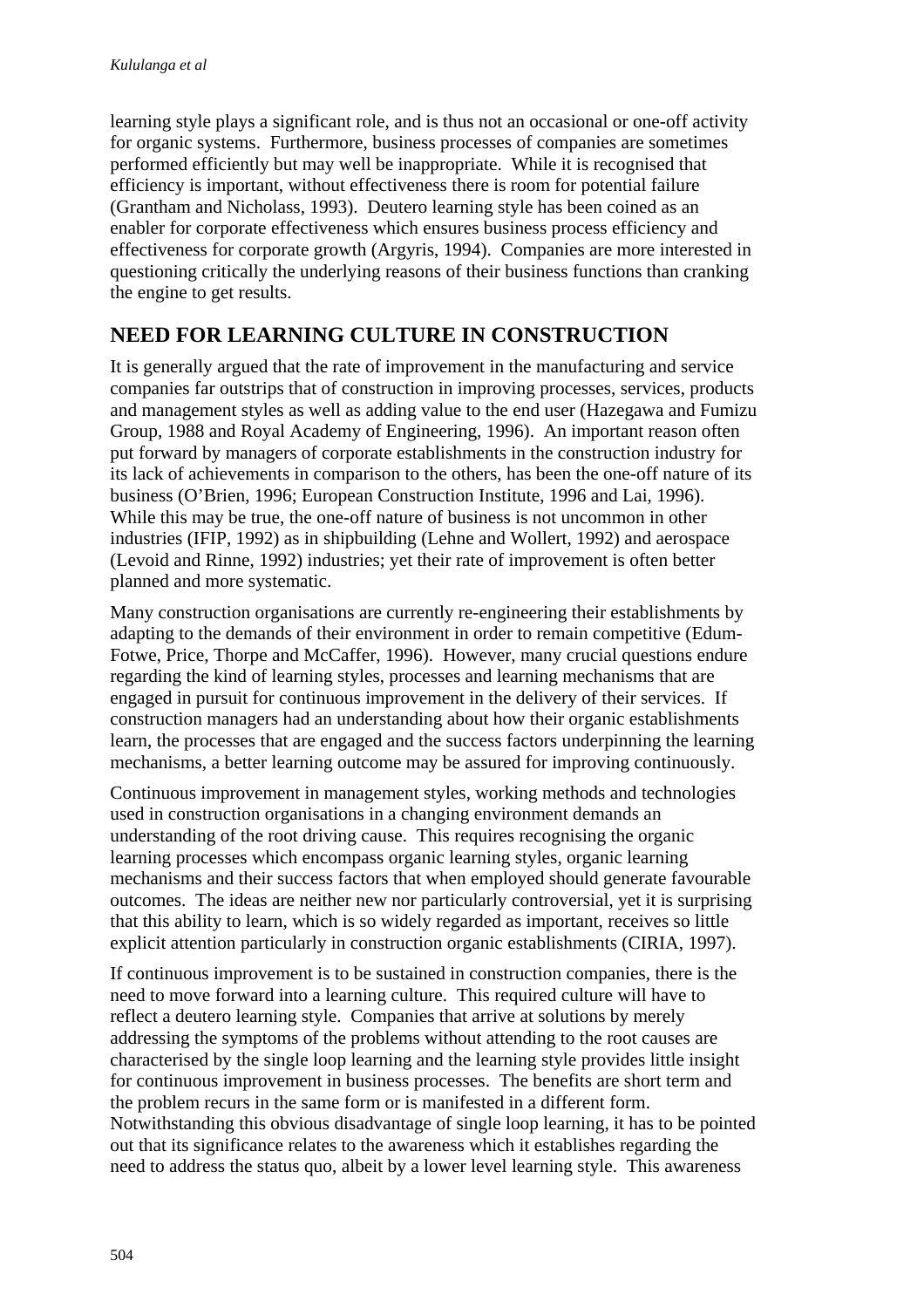is a necessary precursor to effectiveness in order to achieve sustainable outcomes for organic systems.

Continuous quality improvement focuses on advancing performance to meet customer's needs and desires. The heart of continuous improvement is upgrading standards. This is achieved through small, gradual ceaseless changes that feed into a set of quality goals which are essentially moving targets reset at higher and higher levels. Perfection is the serving motivating force for further, ongoing and endless restandardisation. The approach involves incremental innovations that targets changes in management style, technology, working methods and other business processes. Thus, companies wishing to progress towards total quality management must first address the issue of organic learning without which no continuous improvement can be sustained. The argument underpinning this, is that organic learning and total quality management are inextricably linked (Barnett, 1994). As such, organic learning (also described as a passport for continuous improvement) should be the most compelling reason for understanding a total quality management (Hill, 1996).

## **ORGANIC LEARNING TYPES AND MECHANISMS**

The number of learning types are quite extensive, their names and definitions depends on perspective of analysis (Villegas, 1996). The process and content involved in learning vs. learning for improvement may not be the same. Barnett (1994) argues that the first is a cognitive process of initial learning while the second requires particular mechanisms and techniques which might help organic systems to improve. To this end, four dimensions of organic learning types for improving have been identified from contributors of theory development on organisational learning. The interaction of these four dimensions are depicted in figure 1.



Experiential learning, is probably the most common style of learning by organic establishments through knowledge about action-outcome relationships which are encoded in their routines and organic memories (Inkpen, 1995). Three types of learning techniques are reflected in organic experiential learning: learning from experience of others known as (vicarious learning) which has extensive application in internal and external benchmarking; learning from direct organic experiences; and learning from interpretation of acquired experiences which finds application in reviews and planning performed by corporate establishments. However, the speed, depth and breadth from experience learning influences the degree of learning outcome (Redding and Catelanello, 1994).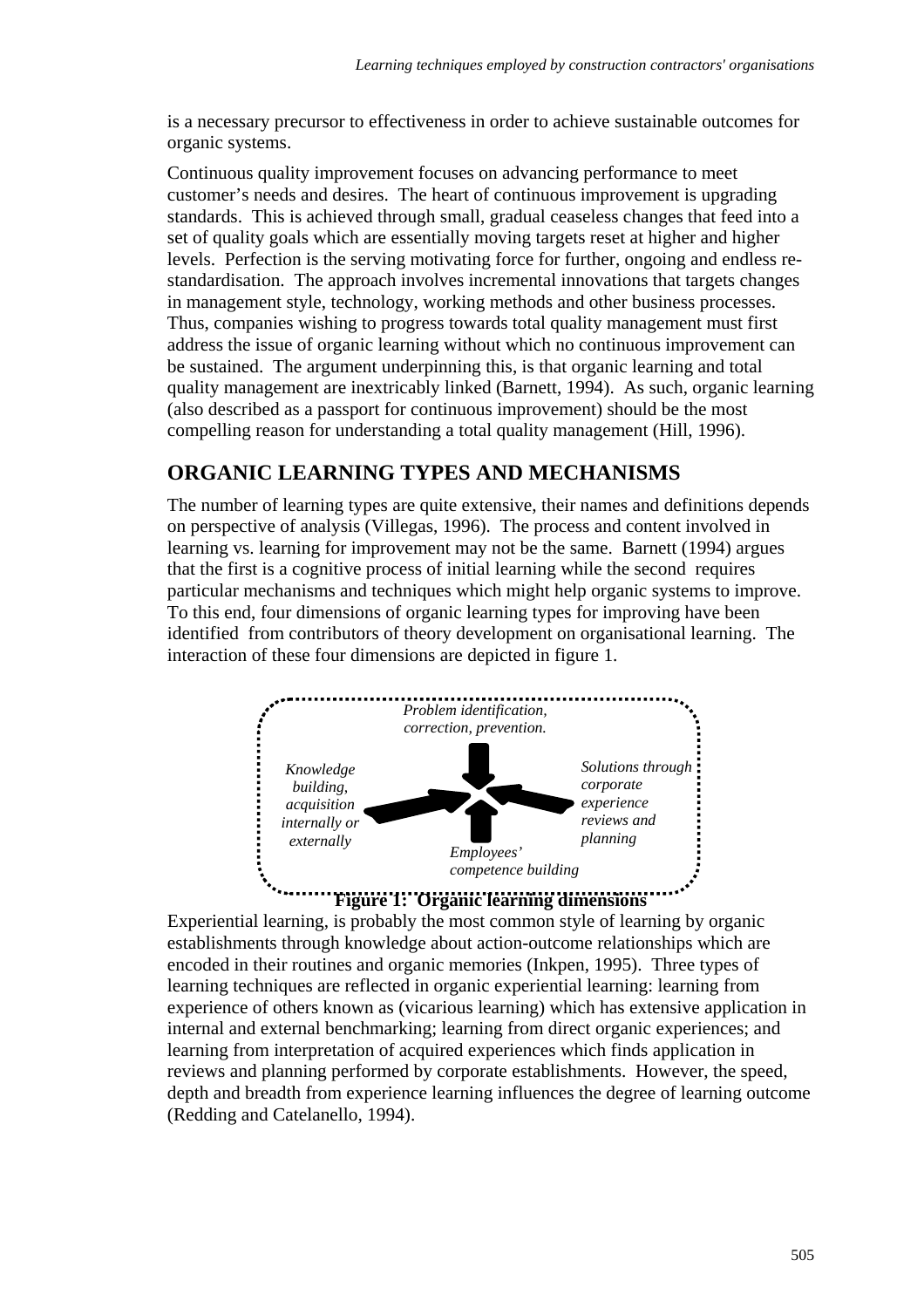## **VALUE CREATING COLLABORATIVE MECHANISMS**

The traditional notion of competitive advantage which only focuses on product or market positioning, gives little insight to organic learning. It overlooks knowledge accumulation and value creating disciplines in corporate establishments and only aims at *a few hundred yards* of knowledge and skill building. According to Hamel (1991) competitive advantages, arise not just through product-market positioning but also through the ability of a firm to develop new organisational skills. For example, companies in automotive industries are turning collaborative working mechanisms into value creating arrangements by integrating work and learning. Collaborative arrangements such as joint ventures, partnering, alliancing and consortium are being turned into value creating arrangements to allow organic establishments to graft competencies and value-creating disciplines of their partners. The following factors dictate the type of learning outcome associated with collaborative organic learning type: learning intent; learning transparency; learning receptivity; and learning sustainability (Hamel, 1991).

## **LEARNING NETWORKS**

Learning networks are flourishing particularly in the manufacturing sector (CIRIA, 1997). They are used to bring people together from different background to exchange practical ideas which may eventually result in innovative practices in companies. Different types and structures of learning network exist for specific issues. However, the point is that they are mechanisms through which organic establishments capture ideas.

#### **COMPETENCIES**

Company competencies may come about as a result of their employees who accumulate extensive experience. This may enable the organisation to continuously improve as a result of creativity from the workforce. Tools are being employed to enhance creativity of employees to enable knowledge building in companies.

## **CORPORATE MENTORING**

Mentoring, which has for centuries focused on tutoring of individuals is now being used for tutoring organic establishments. For example, car manufacturer who may have better total quality tools, may wish to extend the knowledge to its suppliers through this programme. This enables the supplier to acquire the innovative practices through this type of arrangement. Figure 2 shows the structure of organic learning management as reflected by the literature view.



**Figure 2: General structure for organic learning management**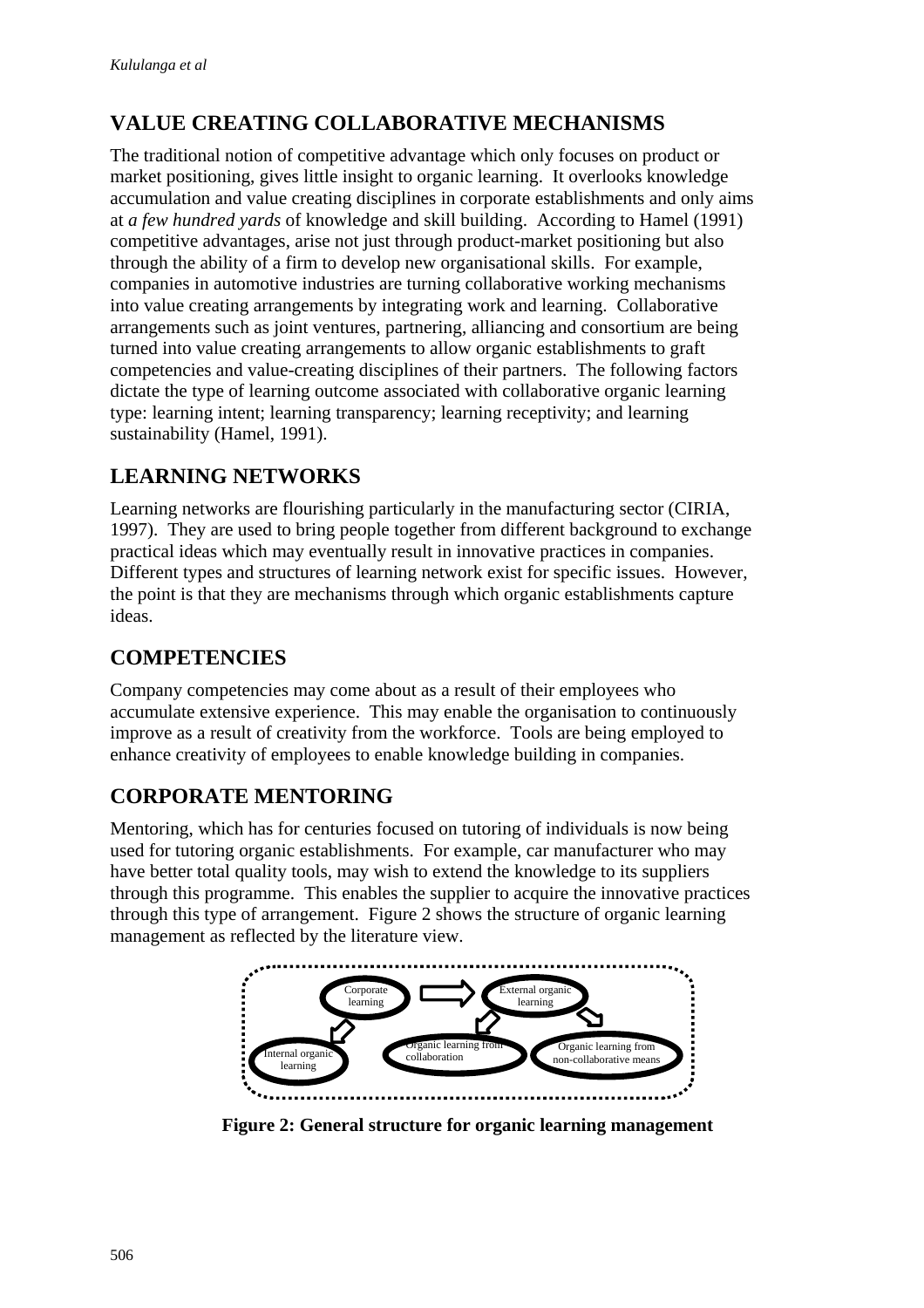## **PROJECT OBJECTIVES**

The main objective of this research work is to develop a framework for enhancing construction organisations' ability to learn to learn. In order to address this broad objective, the research has focused on the following specific sub-objectives.

- Review of organic learning styles, processes of companies that drive continuous improvement.
- Examination of learning mechanisms employed by construction organisations.
- Identification of the factors underpinning a better learning outcome in construction companies.
- Examination of the successful learning mechanisms employed by other business organisations.
- Examination of the factors that inhibit construction companies from learning.

#### **RESEARCH INTO ORGANIC LEARNING IN CONSTRUCTION COMPANIES**

The introduction underscored the need for construction contractors to pay attention to: organic learning styles; learning processes and learning mechanisms that can be employed in order to continuously improve products; processes and management styles. Thus, in order for construction organisations to realise the full benefits of organic learning, there is a need for academic research in the learning styles and processes of construction companies. This view is also supported by Hillebrandt (1991), the Technology Foresight Panel on Construction (1995) and the Royal Academy of Engineers (1996).

While a lot of benefits may be accrued from learning as suggested by literature, research into organic learning both theoretically and empirically is still in its infancy and the little that exist has focused on corporate establishments in manufacturing and service industries. Aspects of learning in the construction industry have normally focused on training and learning of individual members in corporate establishments (CIRIA, 1997). Thus, the learning process of construction companies may be unknown and not well developed. Lack of research in this area would also cause difficulty in comparison of results with other researchers in the development of organic learning management for construction companies.

## **METHODOLOGY**

A literature review covering organic learning has been conducted. The review has provided a theoretical background on the concepts of organic learning styles and learning mechanisms that are employed by corporate establishments. This was required to establish an overview of organic learning styles, processes and learning mechanisms, and serve as a basis for examining how construction companies learn in the second phase of the research work.

The second stage of this study will be followed by a preliminary questionnaire survey of selected construction organisations to validated the concepts and terminology associated with learning at an organisational level obtained from literature review. In addition, the preliminary questionnaire is aimed at identifying construction contractors that may have in place a formal mechanism for learning. The identification of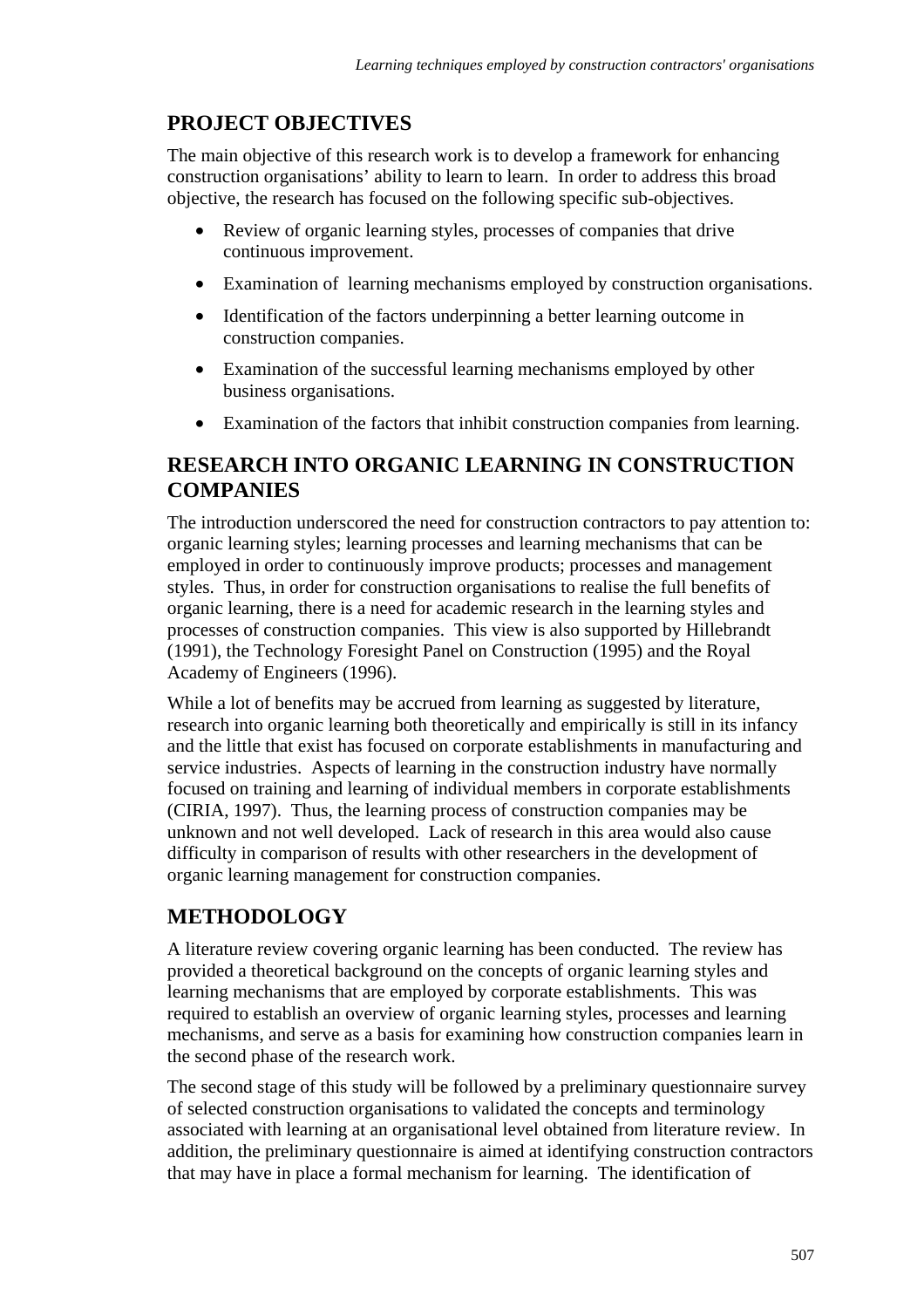contractors with a formal approach to corporate learning will be followed by a multicase study of the techniques employed in company learning strategies. A learning framework will then be synthesised from contributions obtained from construction organisations and literature review. This will be tested for the extent to which it reflects the industry-wide practice. This will be achieved by the consensus of the executive notions with the method of intuitive scales. The results will provide a learning framework with summary factor for construction organic establishments.

The substance of the research also requires the application of a case study approach. Parthe (1993) and Inkpen (1995) have both noted that most research, (although in manufacturing and electronics industries) have employed the basic questionnaire. They argued that this simple approach on its on is unlikely to yield advances in theory development. An advantage of case studies is the ability to collect various types of data (Brewer and Hunter, 1993). However, in conducting field-based research with an interview component, cost and logistics factor limit the sample size. According to Parthe (1993), it is unlikely that the more process oriented aspects of corporate learning can be satisfactorily studied using currently emphasised *hard* methods. Thus, it is concluded that a combination of questionnaire and interview methods would allow an efficient and systematic approach to this research problem and provide a foundation of descriptive realism in line with the observations noted by Lee (1991). Using a sample from a single industry with a homogenous set of organisations imposes certain constraints. In particular, theory development is restricted to limited domain (Pinder and Moore 1980) and generalisability is confined to other industries sharing similar structural characteristics. However, a single industry offers greater control over environmental peculiarities.

The development of the research sample will involve several steps. Figure 3 shows the format of the research structure. First several organisational attributes will be considered important in the sample. For geographical reasons, the companies will be restricted to United Kingdom. Managers in construction corporations will be contacted via a letter and telephone. The key informants for the interview and questionnaire will be the executives in construction organisations. These executives, are chosen for several reasons. First, the sensitivity of information, executives are expected to be more co-operative than senior managers (Inkpen, 1995). Second, executives would probably be knowledgeable about the importance of learning process from a strategic perspective.

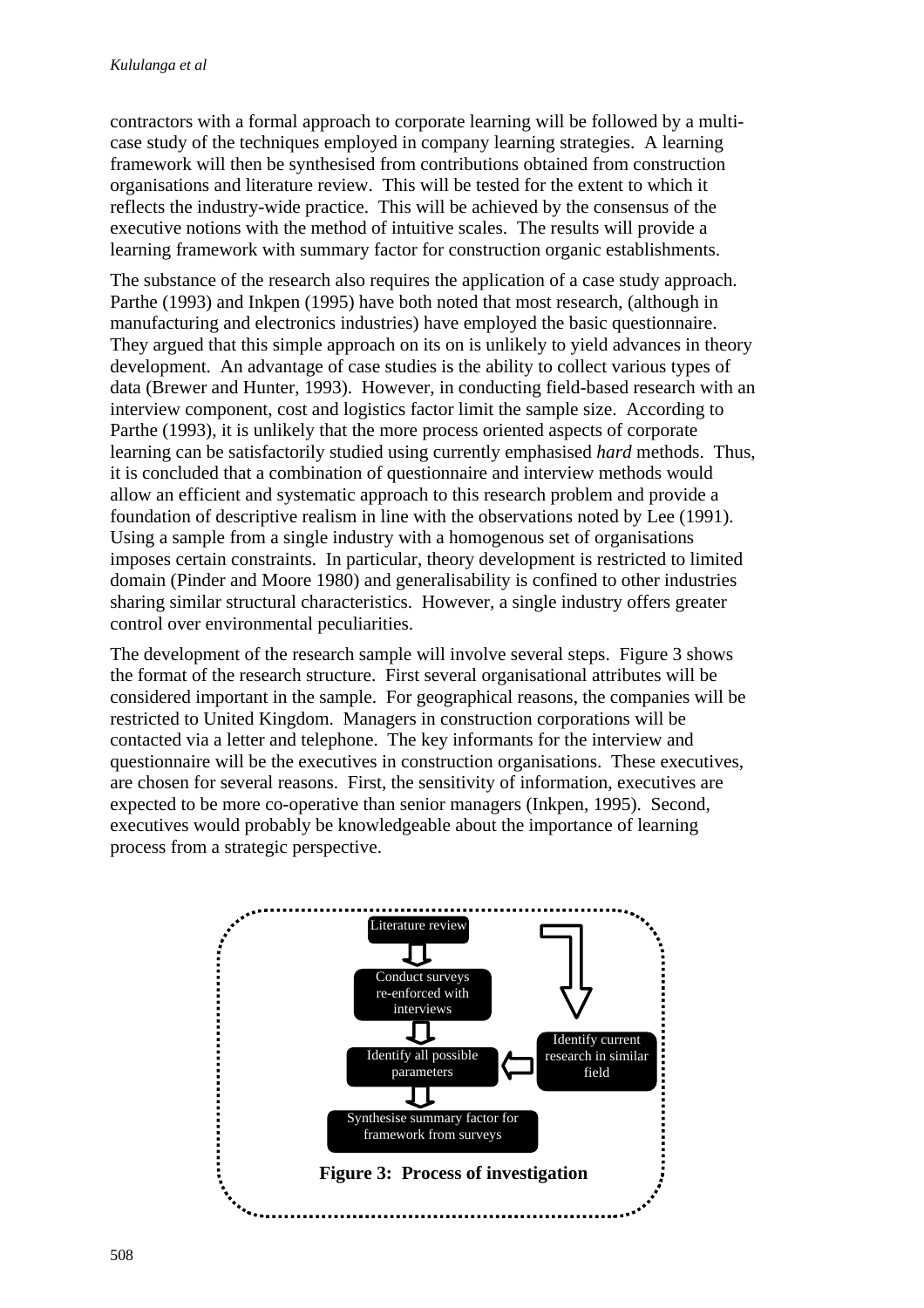Interviews will be based on a semi-structured format. There will be both open ended sequence of questions and a focused set of questions designed to identify specific attributes. The open ended questions will be used to allow the theory development to be grounded in the experience and terminology of corporate participants as recommended by Beyer and Trice (1982).

#### **CONCLUSION**

An understanding and appreciation of the learning process in construction companies will enable further development of learning practices of construction organisations to enhance their continuous improvement programmes. The identification of the success factors that underpin a successful learning outcome for construction companies will provide the means with which companies can use to drive continuous improvement programmes. The results of this work will also provide a basis for comparison with other research work for theory development of learning practices in construction companies in pursuit of continuous improvement.

#### **REFERENCES**

- Argyris, C. (1990) *Overcoming organisational defences: facilitating organisational learning*. London: Allyn and Bacon.
- Argyris, C. (1994) *On organisational learning*. Oxford: Backwell.
- Arie De Geus, A.P. (1988) Planning as learning. *Harvard Business Review*. **66**(2), 70-74.
- Barnett, C.K. (1994) *Organisational learning and continuous quality improvement in automotive manufacturing organisations,* PhD Dissertation, University of Michigan.
- Beyer, J.M. and Trice, H.M. (1982) The utilisation process, a conceptual framework and synthesis of empirical literature. *Administrative Science Quarterly*, 27, 591-622.
- Brewer, J. and Hunter, A. (1989) *Multi-method research: a synthesis of styles*. Newbury, Park, CA: Sage.
- CIRIA (1997) Effective learning networks. *CIRIA News*. **1**, 6.
- Drucker. P.F. (1988) Management and the world's work. *Harvard Business Review*, Sept.- Oct., 65-76.
- Edum-Fotwe, F.T., Price, A.D.F., Thorpe, A. and McCaffer, R. (1996) Conceptualising the efficiency and effectiveness relationship in construction performance. Productivity in construction international experience, *2nd International Congress on Construction*. Singapore. Singapore Institute of Building.
- Garvin, D.A. (1993) Building a learning organisation. *Harvard Business Review*, Jul.-Aug., 78-91.
- Grantham, C.E. and Nicholas, L.D. (1993) *The digital workplace designing groupware platforms*. New York: Van Nostrand Reinhod.
- Hamel, G. (1991) Competition for competence and inter-partner learning with strategic alliances. *Strategic Management Journal*, **12**, 83-103.
- Hasegawa, F. and The Fumizu Group (1988) *Built in japan: competitive strategies of the japanese construction industry*. New York: Wiley.
- Hill, F.M. (1996) Organisational learning for total quality magazine through quality circles. *Total Quality Magazine*, **8**(6), 53-57.
- Hillebrandt, P.M. and Cannon, J. (1991) *The management of construction firms, aspects of theory*. London: Antony Rowe.